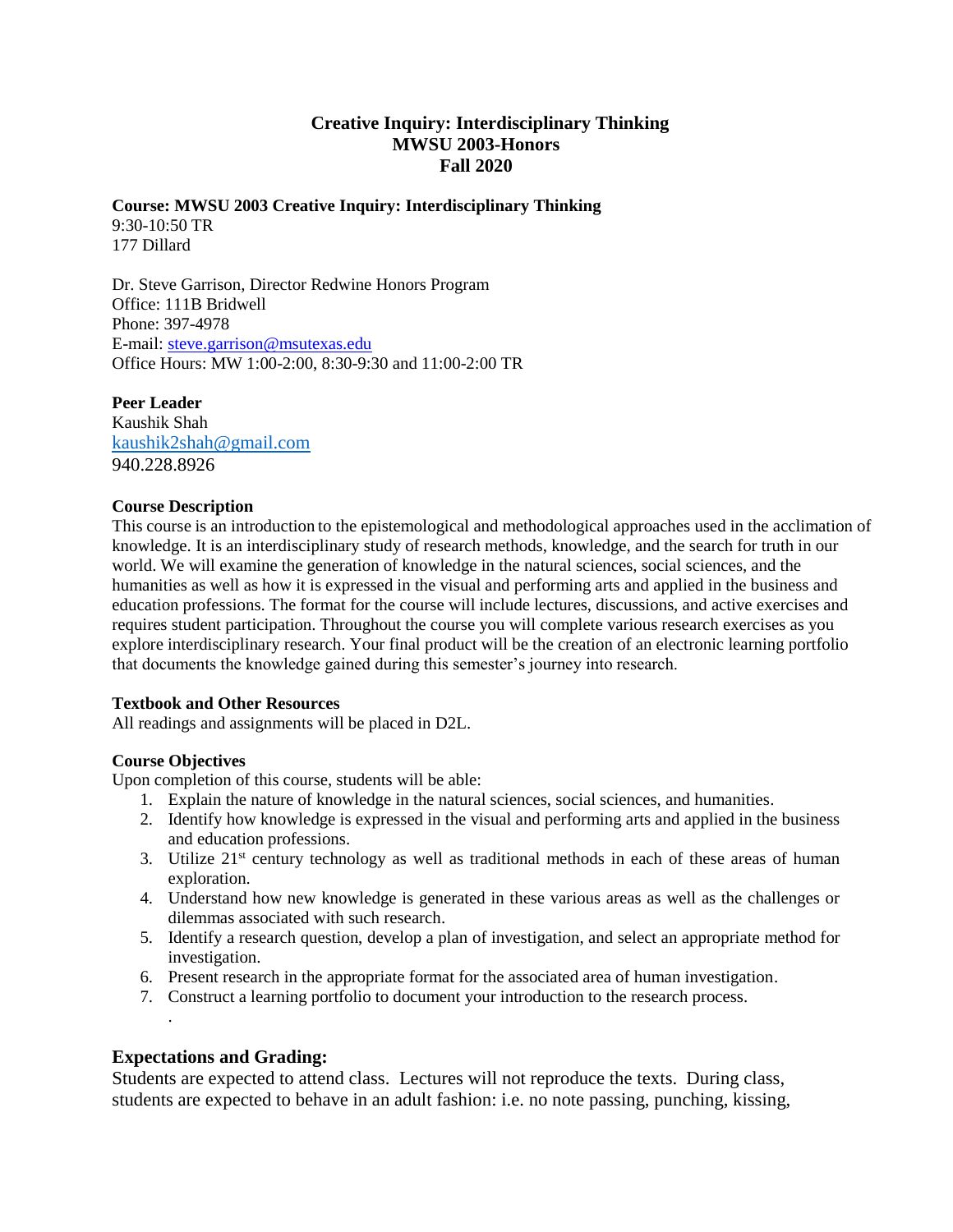kicking or other juvenile behavior. Disrespectful behavior towards other students or the teacher will not be tolerated and will result in your removal from the class. Also, please turn cellular phones off or put them away during class. Since this class is designed to develop your research skills you will primarily be evaluates on your ability to apply these skills in various assignments and exercises. This includes a larger group research project. Your course grade will be determined by the percentage breakdown below. The privilege of additional work will not be granted.

| <b>Learning Activity</b>             | <b>Percentage</b> |  |
|--------------------------------------|-------------------|--|
| <b>Reflection Essays</b>             | 30%               |  |
| <b>Campus Improvement Project</b>    | 30%               |  |
| Virtual Symposium Presentation       | 10%               |  |
| Research Exercises and Participation | 10%               |  |
| Learning Portfolio                   | 20%               |  |

#### **Disability Policy**

Any student in this course who has disability that may preclude demonstrating fully his or her abilities should contact me as soon as possible. We will discuss the accommodations necessary to ensure full participation and to facilitate education.

#### **Academic Dishonesty**

We take academic dishonesty issues very seriously and will check your work. By enrolling in this course, the student expressly grants MSU a "limited right" in all intellectual property created by the student for the purpose of this course. The "limited right" shall include but shall not be limited to the right to reproduce the student's work product in order to verify originality and authenticity, and for educational purposes. The University's minimum penalty for cheating or plagiarism is a failure of the assignment. Cheating or plagiarism can lead to expulsion from the university. If you have questions about original work, please consult the Student Handbook Code of Student Conduct section 10.

| <b>Date</b>       | <b>Topic</b>                                                         | <b>Reading</b>                                                                                    |
|-------------------|----------------------------------------------------------------------|---------------------------------------------------------------------------------------------------|
| Aug 25: Tuesday   | Introduction                                                         | Syllabus                                                                                          |
| Aug 27: Thursday  | $\&$<br>Literature<br>Tour<br>Library<br>Review & Mindfulness        | Leedy & Ormord Chapter 3                                                                          |
| Sept 1: Tuesday   | Learning Portfolio                                                   | 335 Dillard                                                                                       |
| Sept 3: Thursday  | Campus as Text                                                       | Campus as text exploration                                                                        |
| Sept 7: Monday    | Labor Day                                                            | No Class                                                                                          |
| Sept 8: Tuesday   | Campus as Text Debriefing                                            | Group reports                                                                                     |
| Sept 10: Thursday | Overview of Research process                                         | Leedy & Ormord Chapter 2                                                                          |
| Sept 15: Tuesday  | Knowledge<br>learning<br><b>Is</b><br><sub>or</sub><br>recollection? | Plato's Meno                                                                                      |
| Sept 17: Thursday | Is Wisdom knowledge?                                                 | Aristotle's Metaphysics Book I. Parts 1-10                                                        |
| Sept 22: Tuesday  | The acquisition of knowledge                                         | F.A. van Jaarsveld. "On Objectivity,<br>Subjectivity and Relativity in the Writing of<br>History" |

#### **Course Schedule**